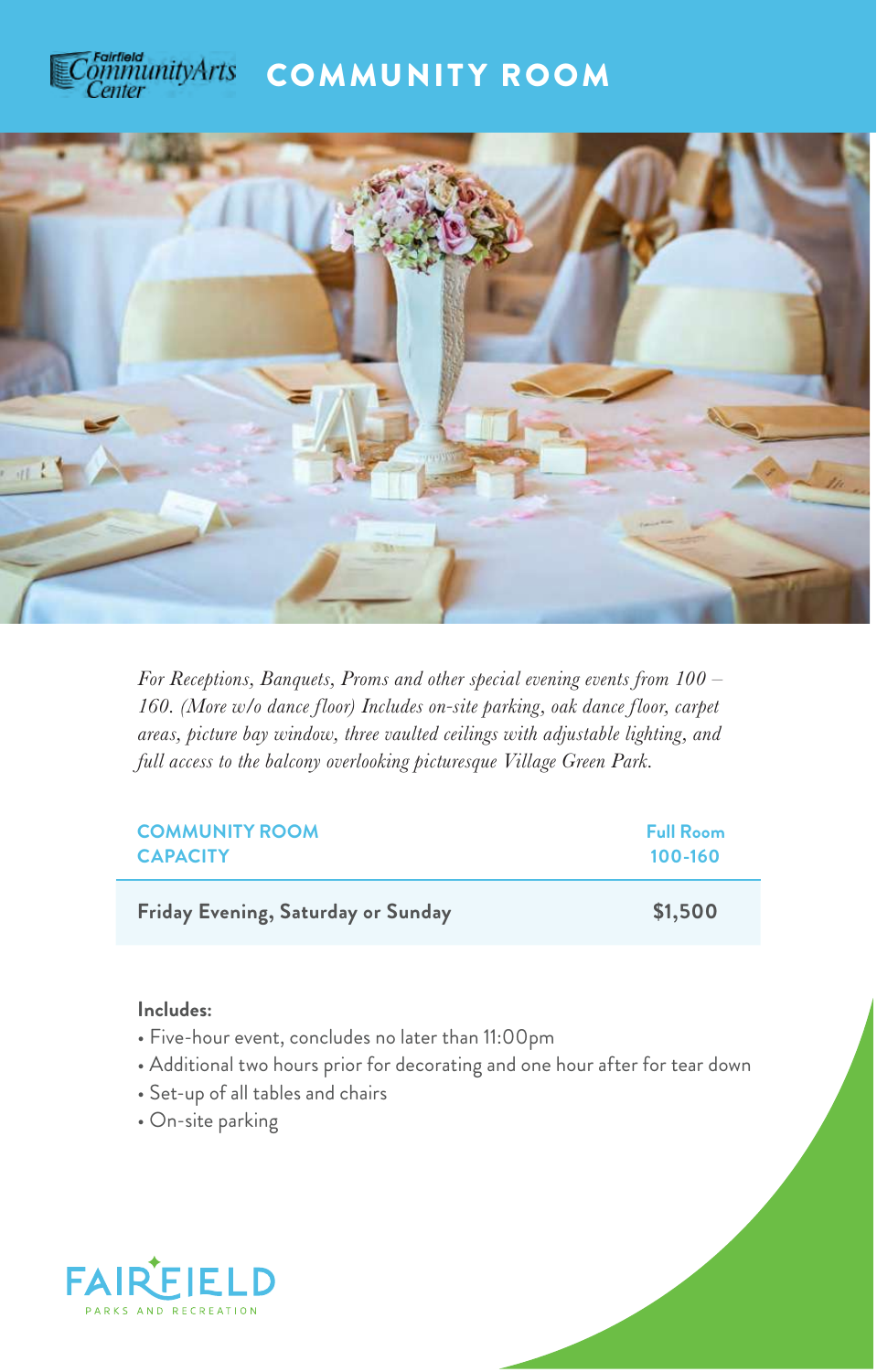



*Weekday: The Community Room is available for weekday functions, meetings, lunches, rehearsal dinners and corporate events. Room rental rates are based on the number of hours needed. Includes set-up of all tables and chairs, as well as on-site parking is available.* 

| <b>COMMUNITY ROOM</b>                                                             | <b>Full Room</b> | 2/3            | 1/3            |
|-----------------------------------------------------------------------------------|------------------|----------------|----------------|
| <b>CAPACITY</b>                                                                   | 100-160          | 96-120         | $20 - 50$      |
| Monday-Thursday 8AM to 8PM / Friday 8AM-5PM<br>2 hours or less<br>4 hours or more | N/A<br>\$1000    | \$200<br>\$600 | \$100<br>\$300 |

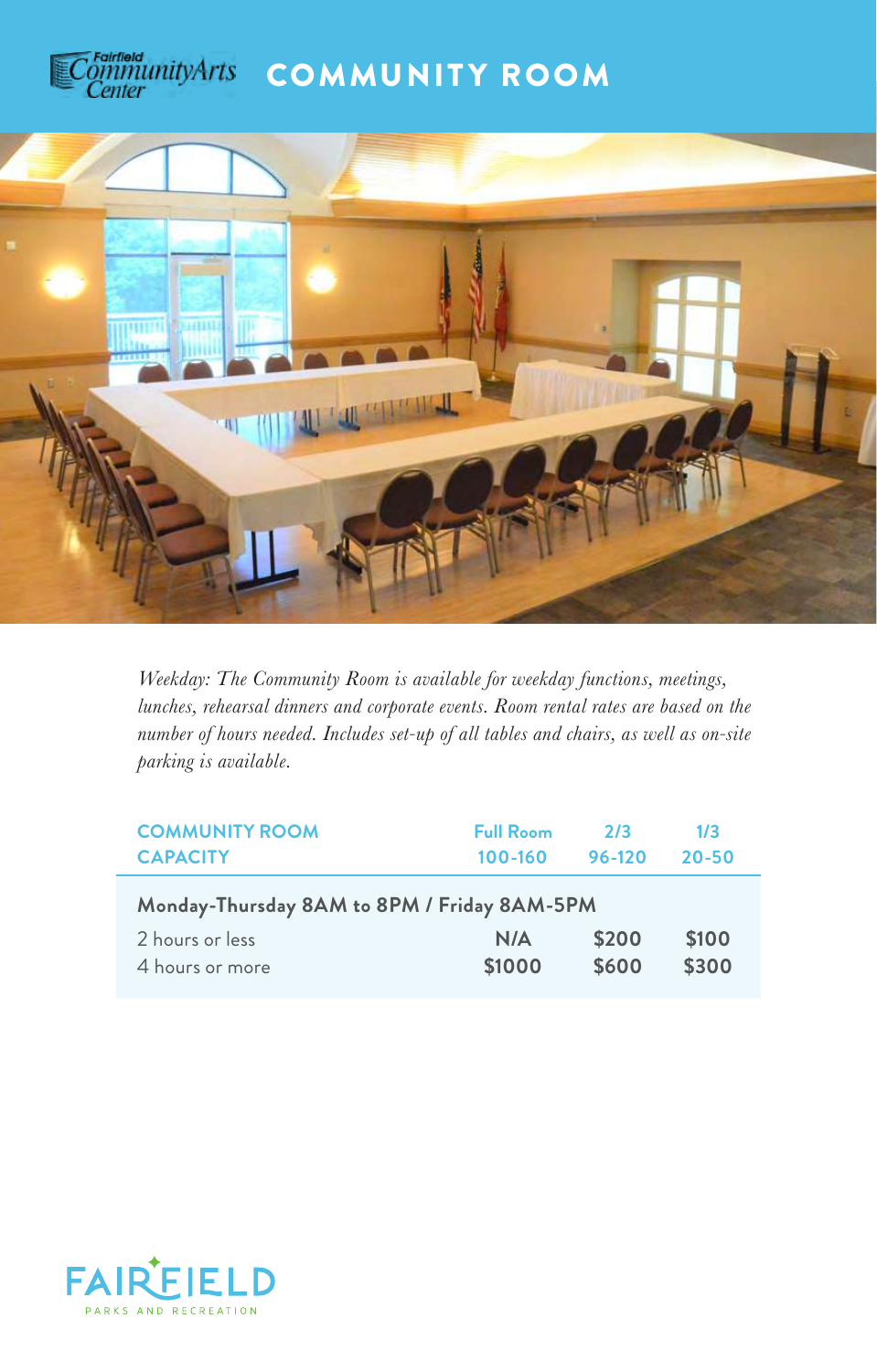

## ART GALLERY



*The Art Gallery on the first floor provides an elegant and unique setting for you special event. The two-story room includes oak floors, full-length glass windows, and artwork by emerging artists for a distinctive backdrop. Room rental discounts do not apply to Art Gallery rentals. Rental pricing for chairs may vary based on market fluctuations.* 

| <b>ART GALLERY</b><br><b>CAPACITY</b>            | <b>Full Room</b><br>85 |
|--------------------------------------------------|------------------------|
| Monday-Thursday 8AM to 8PM (4 hr. limit)         | \$250                  |
| Friday Evening, Saturday or Sunday (2 hr. limit) | \$250                  |

- Two-hour event for the day of the Wedding
- Two-hour rehearsal time, one or two days before the Wedding
- Complete access to private areas for Bridal and Grooms Party
- On-site parking

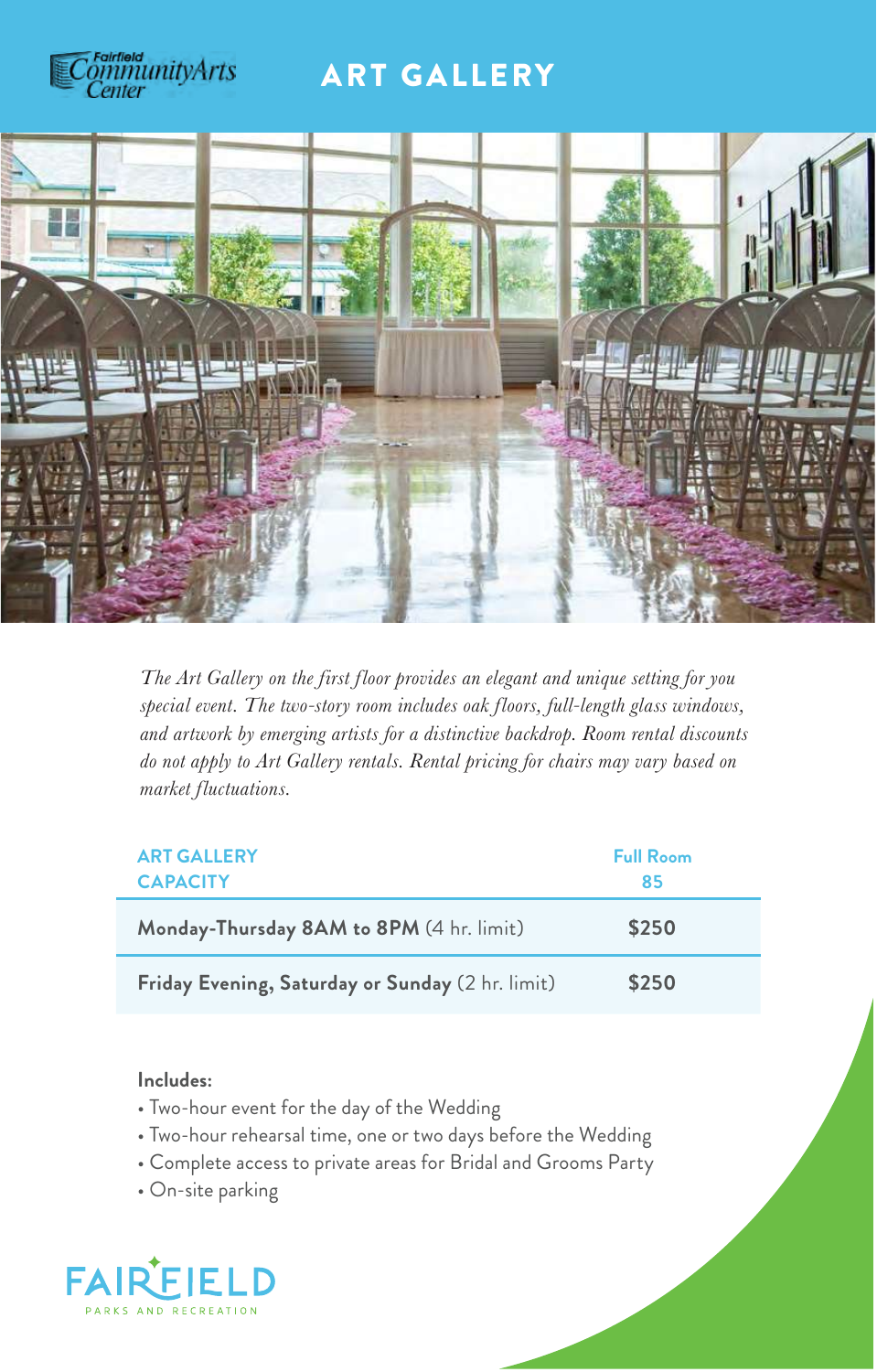

## SENIOR LOUNGE



*Perfect for a smaller Shower on a Saturday or Sunday afternoon. Can accommodate up to 35 guests at small café tables. Includes direct access to outside area. Rental is limited to Saturdays between 1PM and 6PM, and on Sundays when the Arts Center is otherwise open. Includes set-up of all tables and chairs, as well as on-site parking.* 

| <b>SENIOR LOUNGE</b>             | <b>Full Room</b> |
|----------------------------------|------------------|
| <b>CAPACITY</b>                  | 35               |
| Saturday or Sunday (4 hr. limit) | \$300            |

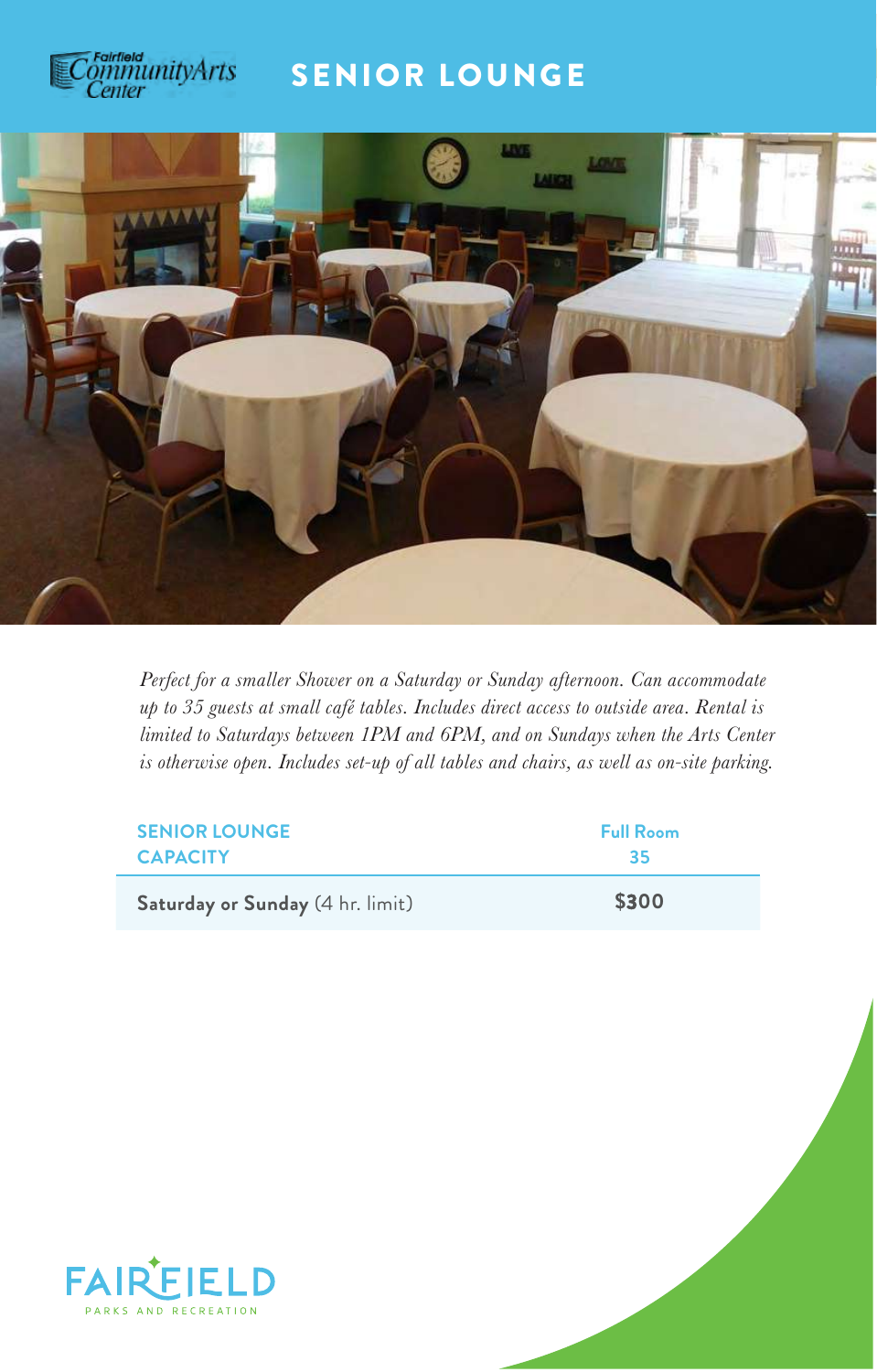## rainieid<br>ภูมิทันเทนี่tyArts Center

## THEATER



*Available dates are very limited. Traditional proscenium theatre, 42' x 24' stage, seats 237 at full capacity. Theatre contracts are negotiated with the Production Manager. Room rental discounts do not apply to theatre rentals.* 

| <b>THEATER</b>                                                                                                          | <b>Full Room</b> |
|-------------------------------------------------------------------------------------------------------------------------|------------------|
| <b>CAPACITY</b>                                                                                                         | 237              |
| Friday Evening, Saturday or Sunday (12 hr. limit)<br>• 4 hrs. for ceremony, 2 hrs. for rehearsal, 6 hrs. for prep/setup | \$1,000          |

- Stage configuration to taste with wedding amenities
- Complete access to dressing rooms and private staging area for Bridal and Grooms Party
- Professional lighting and sound, black Yamaha piano
- On-site parking

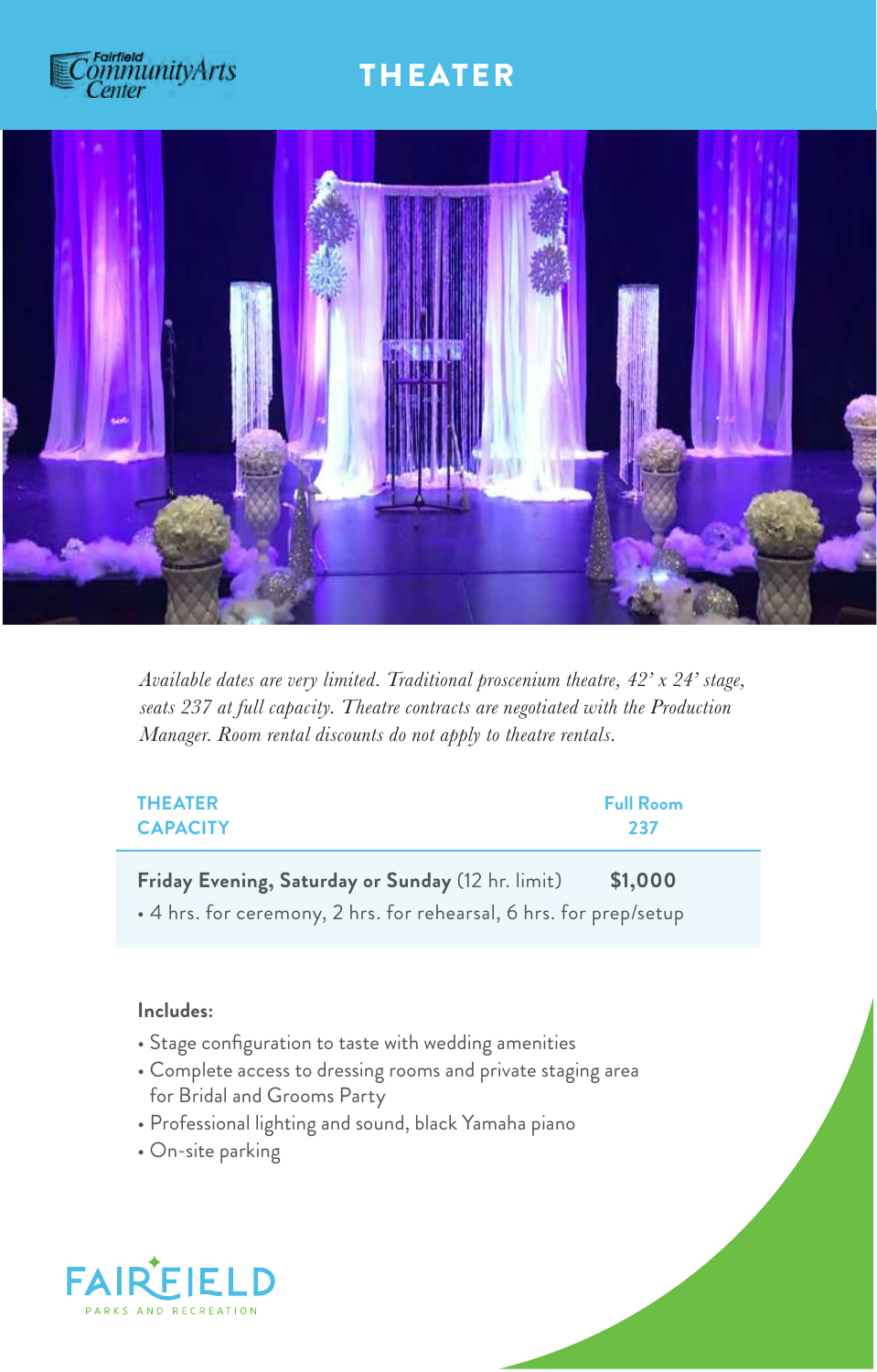# s rainiaid<br>ommunityArts<br>Center

# THEATER



*Weekdays: The Community Arts Center Theater is available for weekday functions, meetings, and corporate events.*

| <b>THEATER</b>                         | <b>Full Room</b> |
|----------------------------------------|------------------|
| <b>CAPACITY</b>                        | 237              |
| Monday-Thursday, 8AM-5PM (8 hr. limit) | \$600            |

- Stage configuration to assist with rental amenities
- Professional sound
- On-site parking

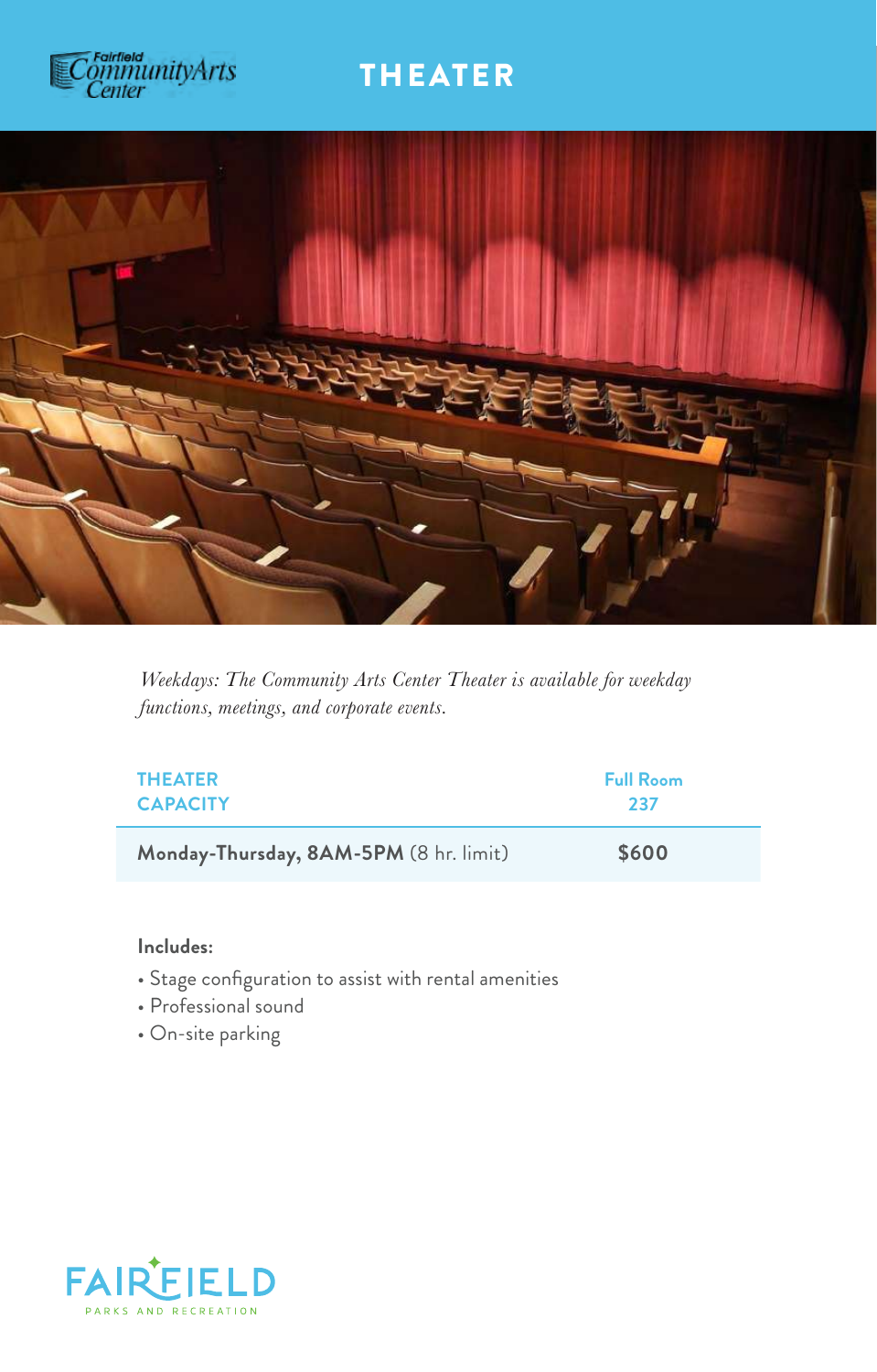# ELISHA MORGAN MANSION



*Start your new life together in this romantic and historic setting. From the moment you and your guests enter Gilbert Farms Park, you will be captivated by the bygone charm of this unique property. The beautifully restored historic home, built in 1817, is perfect for small parties, rehearsal dinners, and intimate weddings. It is located at 6181 Ross Road, Fairfield Ohio 45014. Available Seating: 42 on the first floor with additional seating for 24 on the second floor. Outdoor ceremonies can accommodate up to 200 guests. Client must secure the Mansion for all outdoor ceremonies. A rental of the house does not include outdoor furniture. Client must provide all outdoor furniture.* 

| <b>ELISHA MORGAN MANSION</b><br><b>CAPACITY</b> | <b>Full Mansion</b><br>200 |
|-------------------------------------------------|----------------------------|
| Friday Evening, Saturday or Sunday              | \$1,000                    |
| One Day Alcohol Waiver (see back for details)   | \$100                      |

- Five-hour event, concludes no later than 11:00PM
- Additional two hours prior for decorating and one hour after for tear down
- Professional set-up of all tables and chairs
- Gazebo for outdoor wedding ceremony
- Beautifully landscaped lawns
- Private dressing area for Bridal and Grooms Party
- On-site parking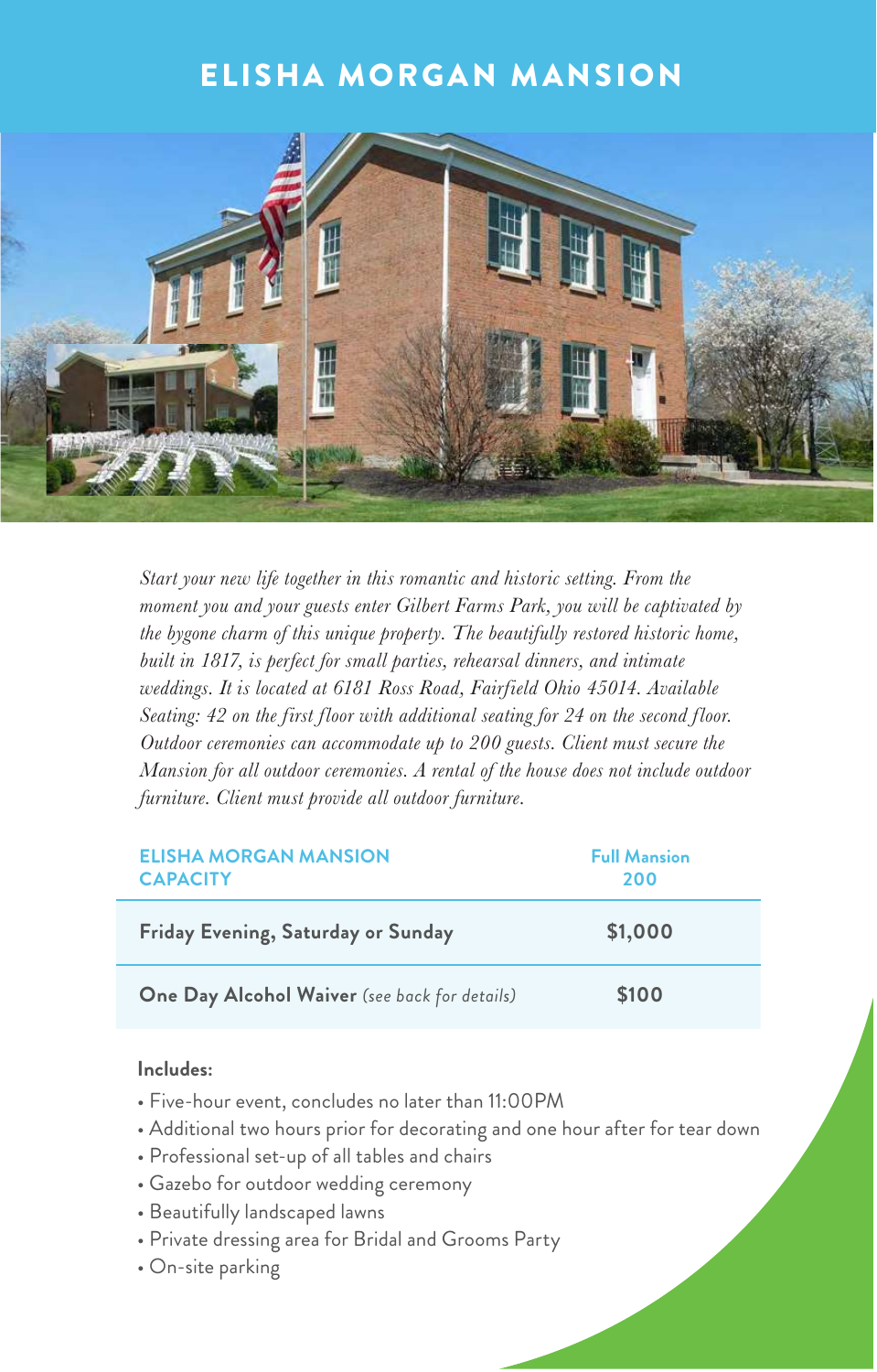## ELISHA MORGAN MANSION



*The Elisha Morgan Mansion is a beautifully restored circa 1817 historic home, perfect for small weekday functions, meetings, and lunches. It is located at 6181 Ross Road, Fairfield Ohio 45014. Includes set-up of all tables and chairs, as well as on-site parking.* 

| <b>ELISHA MORGAN MANSION</b>          | <b>Full Mansion</b> |
|---------------------------------------|---------------------|
| <b>CAPACITY</b>                       | 200                 |
| Monday-Thursday 8AM-5PM (4 hr. limit) | \$600               |

### **Catering and Alcohol:**

Events at the Elisha Morgan Mansion may self-cater or use your caterer of choice. Events wishing to serve alcohol need only to secure a one-day waiver from the City of Fairfield Parks and Recreation Department

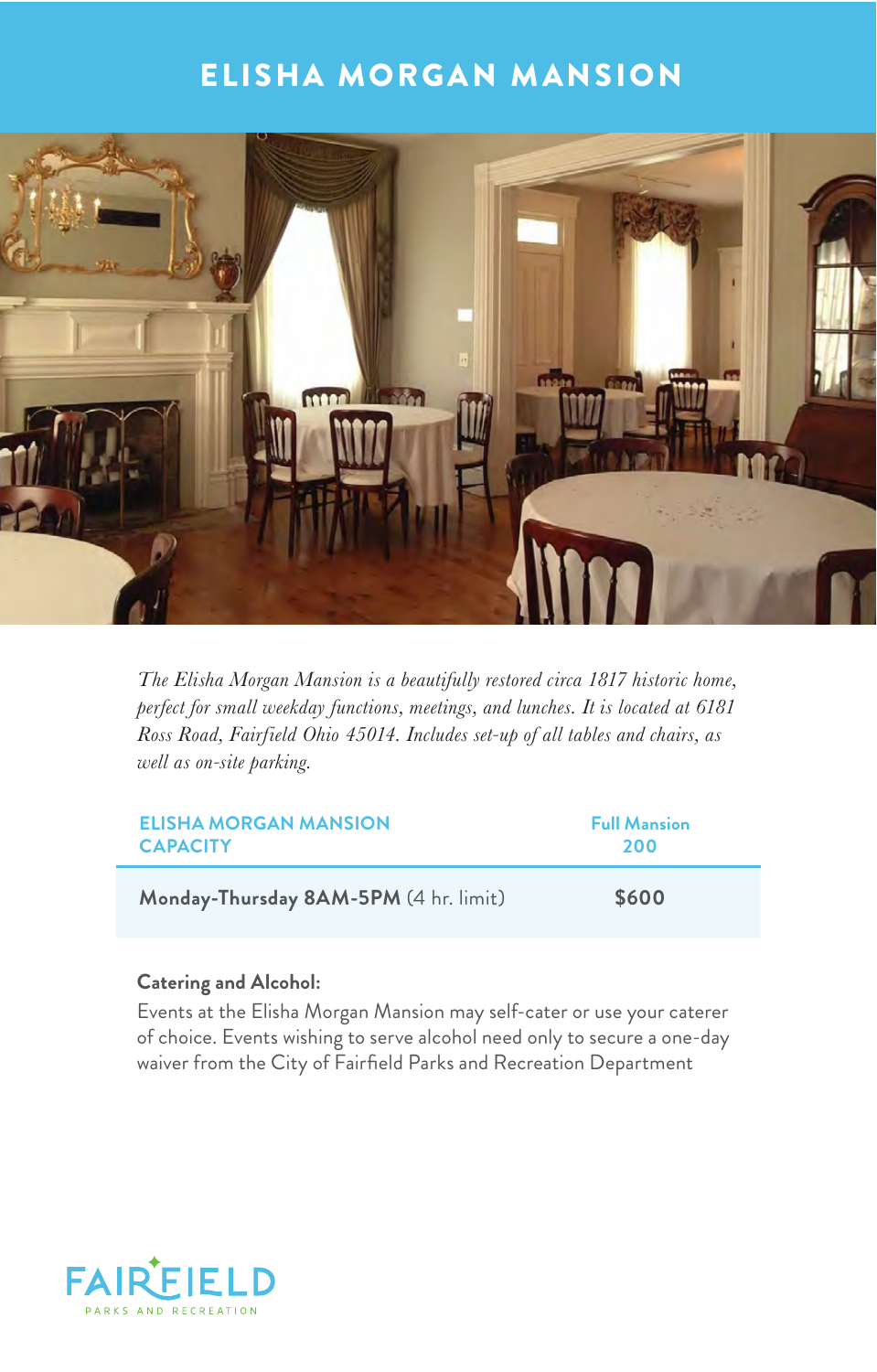





*Our beautiful banquet center located at 2200 John Gray Road, Fairfield, OH 45014 is available for parties, anniversaries, rehearsal dinners and receptions. Our spectacular scenic view cannot be beat!*

| <b>PHALEN CENTER</b><br><b>CAPACITY</b>                        | <b>Full Room</b><br>120 | $1/2$ Room<br>50 |  |
|----------------------------------------------------------------|-------------------------|------------------|--|
| Monday-Friday 8AM to 5PM<br>2 hours or less<br>4 hours or more | N/A<br>\$600            | \$100<br>\$300   |  |
| Friday Evening, Saturday or Sunday                             | \$1,000                 | N/A              |  |

*Full Room Rental is only available during the Jan., Feb., Nov. and Dec. Half Room Rental is only available during Jan., Feb., Nov. and Dec. Exceptions may be made depending on availability.*

- Four-hour event, concludes no later than 11:00pm
- Additional two hours prior for decorating and one hour after for tear down
- Set-up of all tables and chairs
- On-site parking

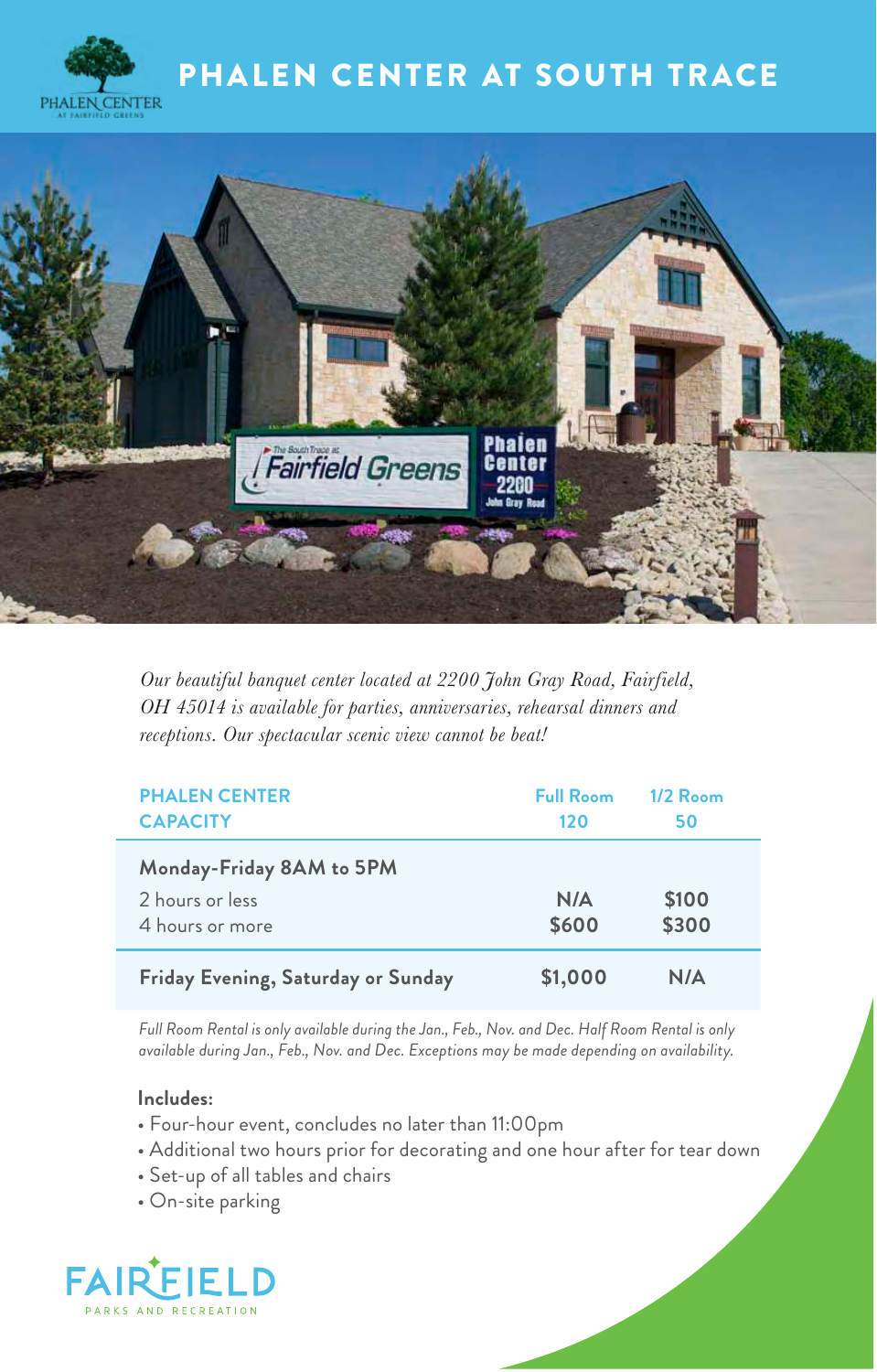# **THE GRILLE AT PHALEN CENTER**

# **FOOD & BEVERAGE MENU**

## **Grill Out: \$10.49/person**

Hamburgers, Mets & Brats, Baked Beans Potato Salad, Potato Chips *Condiments:* Lettuce, pickles, onions & cheese

## **Bar-B-Q: \$10.49/person**

Pulled Pork Bar-B-Q Cole Slaw, Buns, Baked Beans Chips, Pickle Spears

## **Steak or Chicken Dinner: \$19.99/person**

10oz. Sirloin or Grilled Chicken Baked Potato, Rolls & Butter Green Beans, Caesar Salad

## **Beverages: Soda free with meal**

Sold separately: \$4.50 per person-unlimited

## **Beer and Wine: \$10.99/person**

*Includes:* Draft beer, 3 kinds of wine, coffee, tea, and soft drinks.

## **Add-Open Bar: \$13.99/person**

*If there is a menu you would like for us to put together, just ask!*

20% Rental Discount when South Trace is used as food vendor Rental Discounts (only one discount accepted per rental)

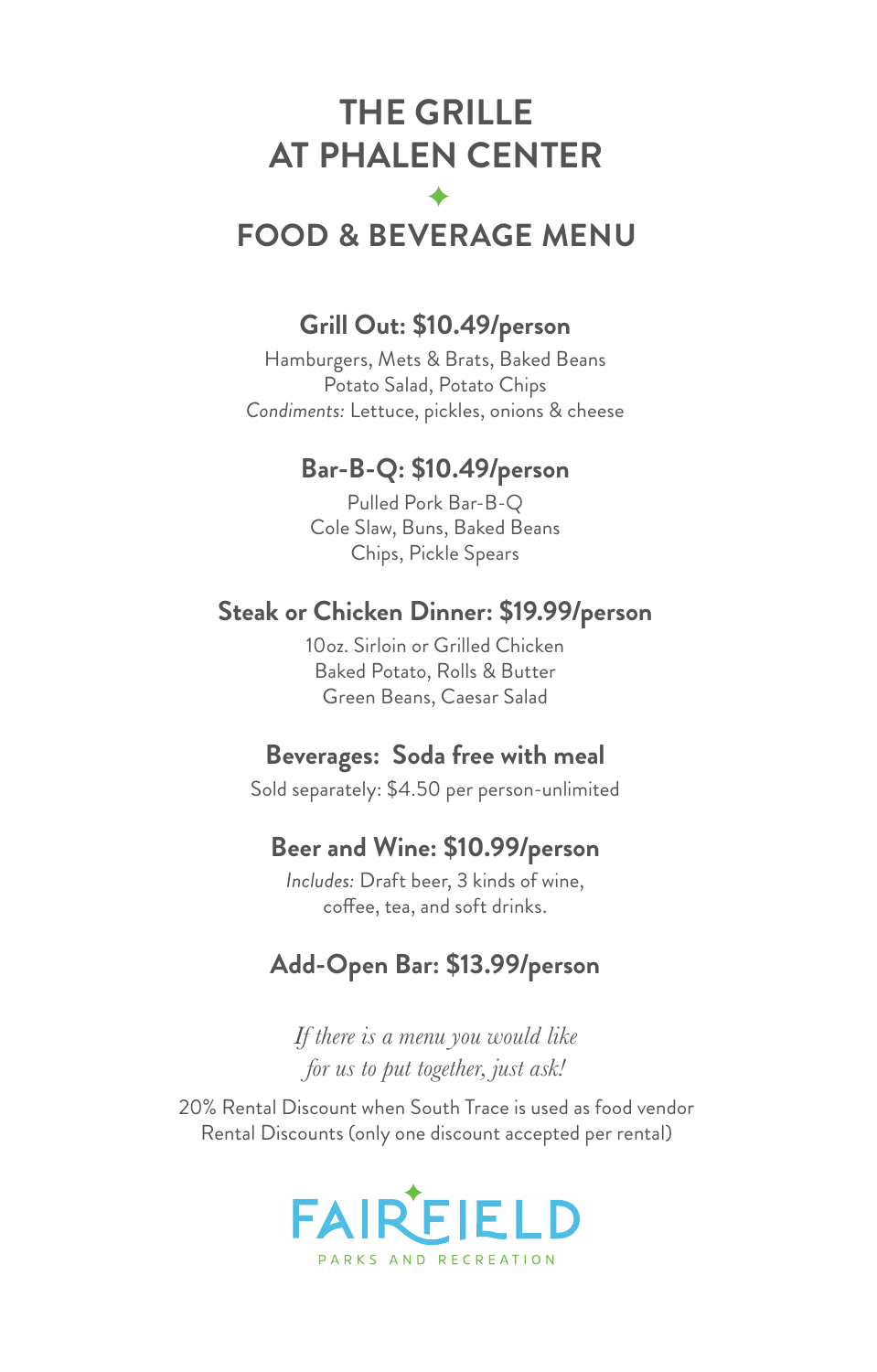# POLICIES & PROCEDURES

BOOK THE ROOM - A 50% deposit is required at the time the booking is confirmed and a Facility Rental Contract is issued. The balance of the rental fee is due no later than 30 days before the event. For reservations less than 30 days before the event, the entire rental fee is due at the time of reservation.

HOLD THE DATE –A tentative status request may be made for any available date and **holds the date** for up to two (2) weeks. All requests will be released after 14 days, without notice, unless the deposit is paid and a Facility Rental Contract is issued. Client is responsible for knowing the expiration date of their tentative hold.

RENTAL FEES – Weekend rentals are for a period of no longer than five hours, with additional hours for set-up and break down, unless otherwise specified in the Facility Rental Contract. Weekday rentals are based on number of hours. The client is responsible for all food, decoration, and entertainment and for rental and set-up of any furniture or equipment not owned by the City.

#### The Facility Rental Fee includes the following:

- One Facility Attendant on site during event.
- Use of area specified on the Facility Rental Contract.
- Guest amenities include convenient restrooms, elevators, free wireless internet, and coat room.
- Free parking up to 200 vehicles (parking may be limited if other events are scheduled).
- Set-up and use of City-owned banquet (60-inch rounds) and buffet (7-foot) tables and chairs.
- Freestanding, event-related, directional welcome signs.

#### Additional fees may include:

- Clean-up and/or repair of facility beyond normal janitorial service. Fees assessed accordingly.
- \$175 per hour for events running longer than the **scheduled** time without notice.

#### The City may exercise the right to require a signed credit card imprint before the event as a security deposit against anticipated damages or overtime charges.

CANCELLATION – If the Client cancels the contract more than 31 days before the event, the City will refund any monies paid to date, less a \$50 processing fee. If the Client cancels the contract less than 30 days prior to the event, the City has the right to withhold the entire deposit. Any contract canceled less than 14 days before the event will not receive a refund. Events canceled by the City will receive a full refund.

If the Client has not paid the entire rental fee 30 days before the event, the City may consider the event canceled and keep all deposits towards the total fee owed.

TERMINATION – The City reserves the right to terminate immediately at any time, any event which it deems dangerous, harmful, inappropriate, or in violation of any applicable laws or ordinances, or which has violated any of the City policies and procedures. The City will retain all monies paid and will not be liable to the Client's suppliers or vendors for any of the charges generated by, or any deposits made to, providers of services.

SET-UP – The Client is required to notify the Community Arts Center concerning set-up requirements, furniture, and equipment needs no later than 14 days prior to the event. A final guest count is needed at that time. Any equipment required by the Client that is not listed may be secured through an outside rental company at the Client's expense. If an outside company is used, City technical staff must supervise the set-up and teardown of rented equipment. Additional fees for technical assistance may be assessed.

DECORATIONS – In order to protect the facility, the City must approve all decorations before the event.

- All decorations and signs must be freestanding; taping, tacking, nailing, stapling or otherwise attaching signs or decorations to walls is NOT permitted.
- Large exterior hanging signs are NOT permitted on the walls of the Community Arts Center.
- Ground signs are NOT permitted anywhere on the City lawn or curb.
- Decorations are NOT permitted on the outside balcony railing or inside grand staircase railing.
- Open flames are NOT permitted. Candles are permitted if they are enclosed within a holder made of non-flammable material such as a glass globe or hurricane sleeve. The container must be higher than the tip of the candle's flame.
- Smoke effects, fog machines, explosives, or pyrotechnics are NOT permitted.
- Metallic table scatters, especially stars which may snag in the carpet and cause damage to commercial cleaning equipment, are NOT permitted.
- Glitter, rice, sand, confetti, sparklers, silly string and aerosol fun spray are NOT permitted.
- Paper wish-lanterns are NOT permitted to be released from the Community Arts Center balcony or grounds.

The Client is required to remove all decorations immediately following the event. Failure to do so will result in additional clean-up fees.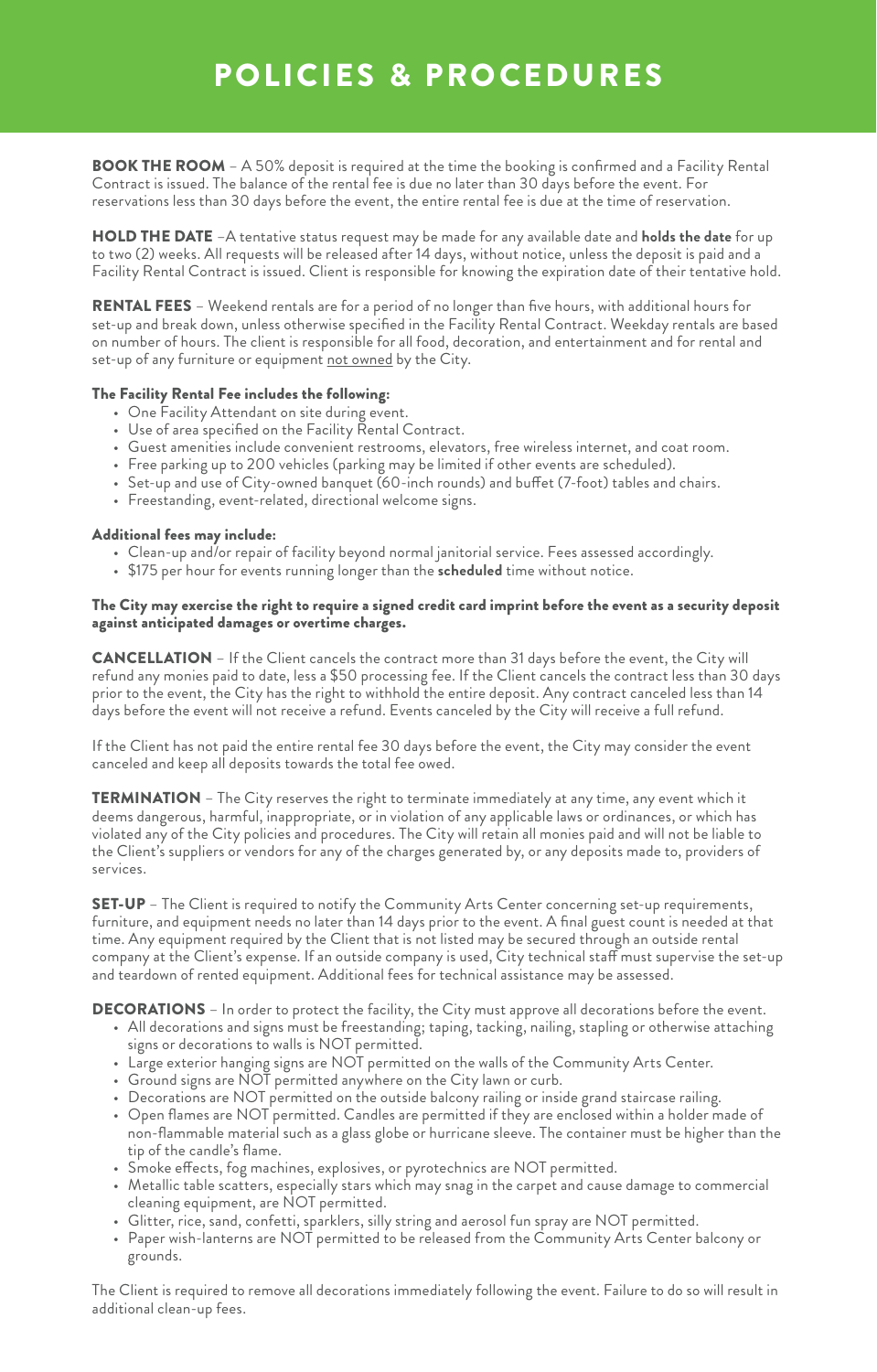# POLICIES & PROCEDURES

CATERING – Only fully licensed Caterers may supply food and non-alcoholic beverages at any City events. The City will consider approval of one-time caterers not currently on the Preferred Caterers list if they meet the proper requirements. Due to health reasons, self-catering is not permitted.

All Weekend events (Friday night, Saturday, and Sunday) in the Community Room must employ a caterer of choice with appropriate staff service for the event, including set up of all food, bussing of tables after the first meal service, and clean up. Drop offs are not permitted for Weekend events using the full Community Room.

BAR AND BEVERAGE SERVICE - The City will administer the liquor license for all events and serve as sole provider for any Alcohol Beverage Service. Deposit for the Beverage Service, with a preliminary guest list, is due 30 days before the event. The remaining balance is due two weeks before the event with a final guest list. Any Beverage Service paid after the two week deadline must be secured with cash or credit card. Events which are fully non-alcoholic in nature may coordinate their needs with their Preferred Caterer. Fairfield Community Arts Center beverage service requires bartender rate.

The City will not knowingly dispense alcoholic beverages to anyone under the legal drinking age or to parties considered under the influence of alcohol. Therefore, all guests wishing to consume alcohol must present a valid I.D. In addition, Ohio State Law prohibits outside alcoholic beverages to be brought on or in the premises. The only alcohol permitted on the grounds is that served by the beverage attendant provided for your event. All unauthorized alcohol, if unopened, will be confiscated and stored for safekeeping until the end of the event. Open bottles or alcohol in a different container will be disposed of by management.

STAFFING AND LABOR – The rental fee includes all City labor required for the set-up of the City's furniture and equipment, normal janitorial service, and coordination of deliveries with outside vendors. In addition, a facility attendant will be on site for the duration of your event. Any additional labor can be determined at cost.

CLEAN-UP AND REMOVAL – The Client is responsible for event clean up and removal of all non-City-owned property from the premises within one hour after the end of the rental. With prior approval, Client may leave property in the FCAC storage area, to be picked up by 10 a.m. the following business day. Failure to adequately clean the event area or remove property as scheduled will result in additional fees being assessed. The City is not responsible for decorations or personal items left behind.

DAMAGES – The Client is responsible for all damages, expenses, and losses, including theft and property loss, caused by any person who attends, participates in, or provides goods and services connected with the use of the facility and all tangible property. Any such costs will be assessed and charged to the Client at the appropriate vendor's billed cost, plus 10%.

The Client may also be responsible for additional clean-up fees, which will be assessed on an as-needed basis based on the vendor's billed costs, plus 10%, and will be addressed in written form included with the damage invoice.

OUTSIDE VENDOR DELIVERIES – All deliveries and pick-ups related to the event must load through the Community Arts Center's loading and receiving area, unless special arrangements are made in advance.

The Client is required to provide a delivery and pick-up schedule to the City one week prior to the event. All items must be delivered the day of the event and must be picked up no later than 10 a.m. the following business day. Friday deliveries are acceptable with prior arrangement.

PARKING – The Community Arts Center's parking area holds up to 200 vehicles. Please note that there may be other events scheduled at the same time as your event. Parking may be limited.

SMOKING – In compliance with State Law and the Smoke Free Workplace Act, smoking is not permitted anywhere inside the FCAC or on attached premises, including the Community Room Balcony, or within 50 feet of any entrance. The balcony attached to the 2nd floor Community Room is a non-smoking area.

#### RENTAL DISCOUNTS –

| <b>Fairfield Resident or Business</b> | 10% |
|---------------------------------------|-----|
| Non-Profit club/organization          | 25% |
| Government Agency (weekdays only)     | 50% |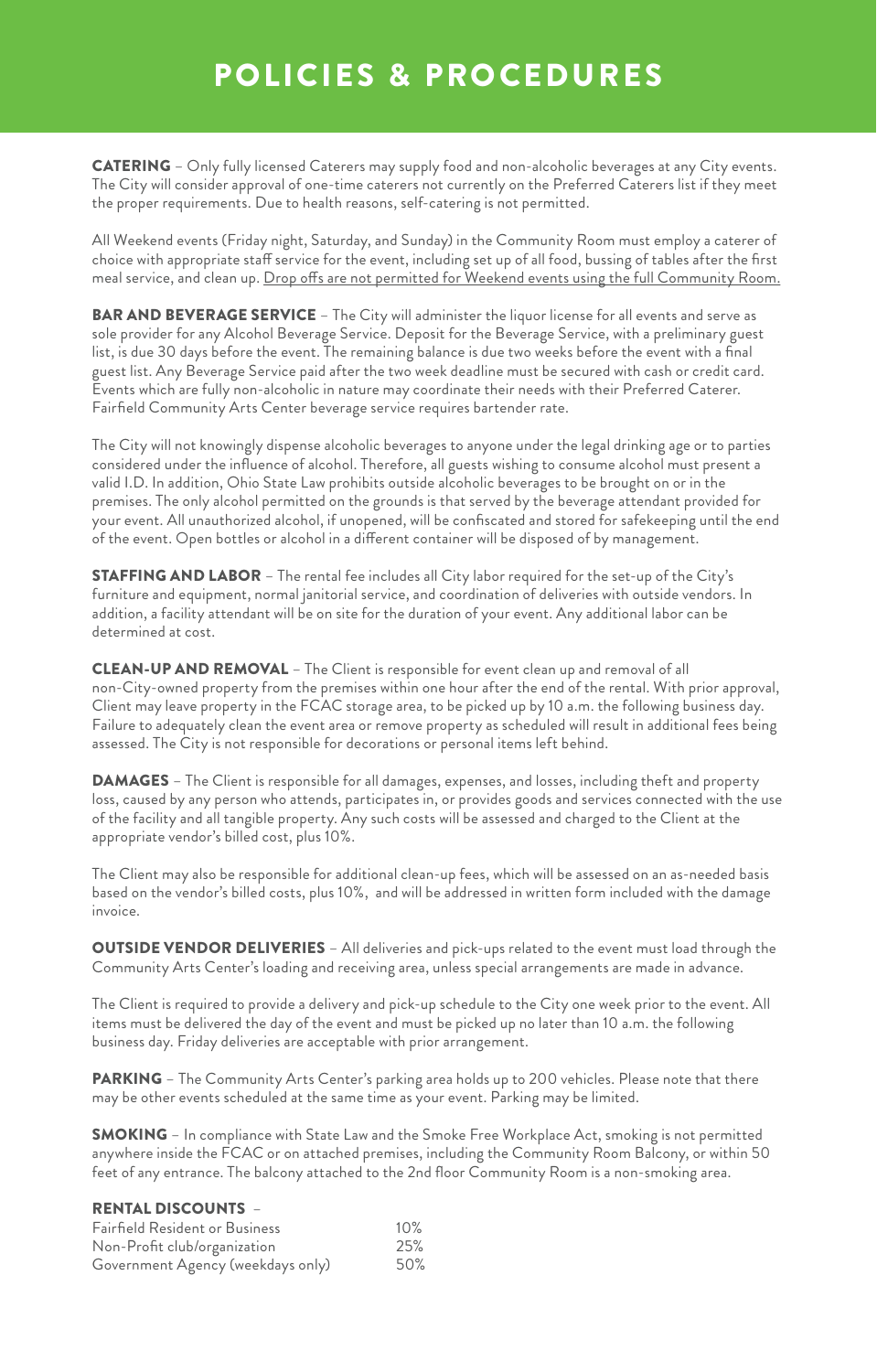# COMMUNITY ARTS CENTER BEVERAGE SERVICE

## **Non-Alcoholic Beverage Service \$4.00/guest**

Assorted fountain soft drinks, unsweetened iced tea, lemonade and water. Includes glassware, lemon wedges, sweeteners, and beverage napkins

## **Beverage Attendant \$175.00 four hours**

Must secure one attendant for 75 guests or less, 2 attendants for 76-150 guests, and 3 attendants for over 150 guests.

• \$175 per Attendant for 4 hrs. bar service plus 2 hrs. set-up, clean-up and final bussing

## **Other Services**

- Glassware complimentary with every Beverage Service
- Additional non-alcoholic sparkling for guests under 21 available for purchase

## *+ Add any of these Open Services to the Beverage Service*

## **Choice of Open Domestic Beer – or - Wine + \$3.50/guest**

Adds choice of either domestic bottled beer OR house wine (\$7.50 total package)

## **Open Beer & Wine**  $+$  **\$6.00/guest**

Adds domestic beer, imported beer and house wine (\$10 total package)

## **Open Bar + \$12.00/guest**

Add domestic beer, imported beer, house wine, and mixed drinks (\$16 total package) Cocktails and highballs only, no blender or frozen drinks

## **Cash Bar and Drink Tickets**

Should you choose not to purchase an open beverage service, cash bar and drink tickets options are available. Volume tickets for Beer & Wine can be purchased for \$3 each or Full Bar for \$4 each. Min order is 50 tickets. Cash Bar and Drink Ticket options must secure Beverage Attendant Services as listed above. Drink ticket option must secure FCAC or Caterer to provide Non-Alc Service for guests who are non-drinkers.

**Domestic Beer \$3.00** *\*Budweiser, Bud Lite, Michelob Ultra, Miller Lite, Yuengling* **Imported Beer \$3.50** *\*Heineken* **House Wine \$4.00** *\*Cabernet, Chardonnay, Merlot, Moscato, Riesling* **Mixed Drinks \$4.50** 

Package prices guaranteed at time of booking.

Cash Bar prices may vary from those stated due to changes in the market.

City of Fairfield reserves the right to substitute alternate beverage selections. \* All brands may not be available at all times. Due to inventory fluctuations, items are not guaranteed to be available in unlimited quantities.

Prices do not include applicable 6.5 % sales tax on all beverage items. Attendant services are non-taxable.

Deposit of half down is due 30 days before the event. The balance in full is due two weeks before the event.

City of Fairfield reserves the right to control alcohol consumption.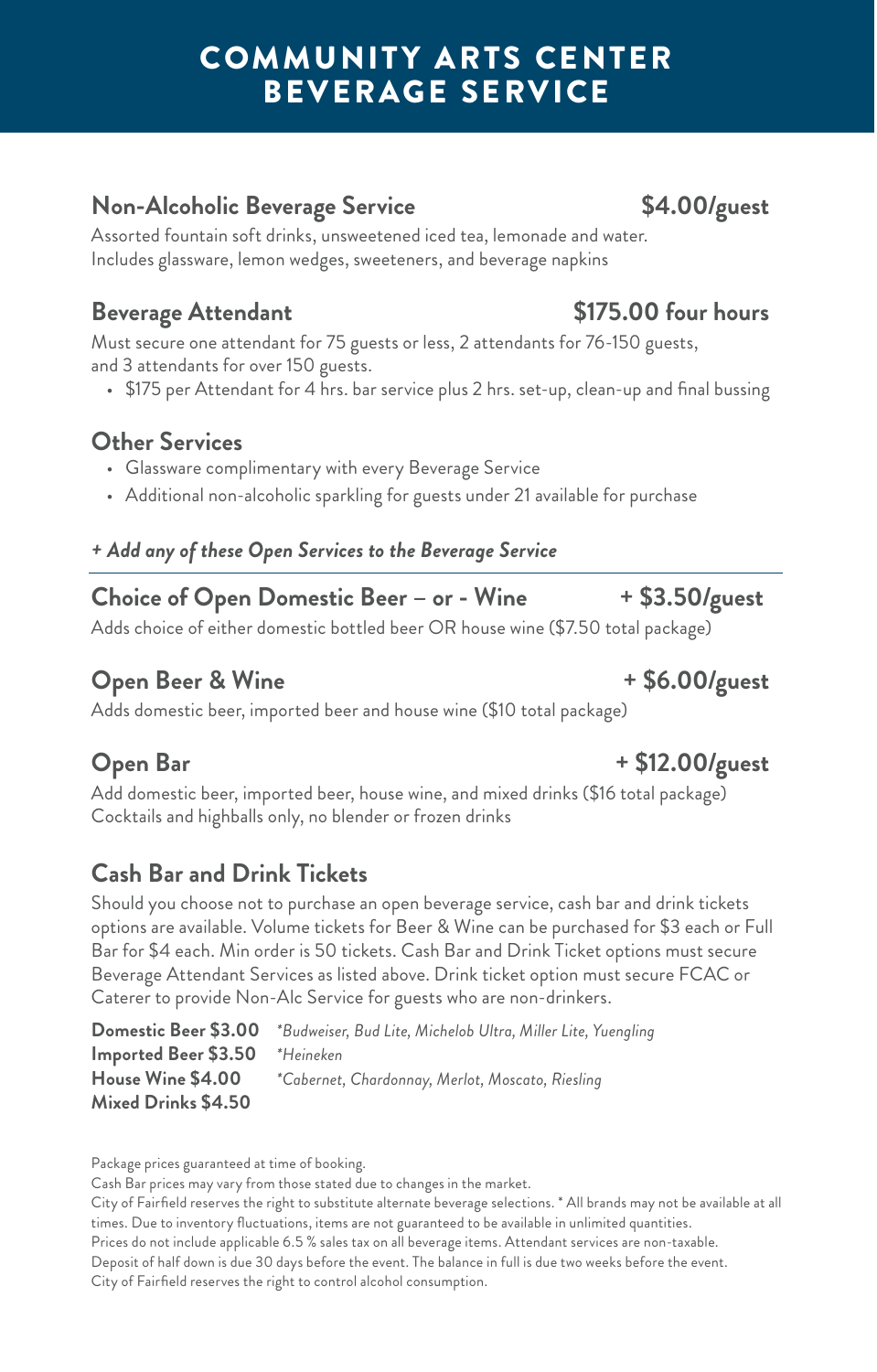# A LA CARTE RENTALS

# **Spotlight Package**<sup>2</sup>

Add a splash of color to any event with targeted accent lights. The Spotlight Package adds basic up lights around the room in one of our present colors; red, pink, orange, gold, peach, yellow, blue, turquoise, aqua, green, lime, lavender, purple, or white.

| $C$ offee Bar <sup>1</sup>                                                                                                   | \$35.00      |
|------------------------------------------------------------------------------------------------------------------------------|--------------|
| Includes unlimited caffeinated and decaffeinated coffee, ceramic coffee cups,<br>sweeteners, creamers, and beverage napkins. |              |
| Pipe and $\mathsf{Drape}^2$                                                                                                  | \$30.00      |
| Full Presenters System <sup>2</sup>                                                                                          | \$25.00      |
| AV System <sup>2</sup>                                                                                                       | \$25.00      |
| White Linens <sup>1</sup>                                                                                                    | \$4.50/each  |
| White Skirting <sup>2</sup>                                                                                                  | \$4.00/each  |
| White Wooden Arch <sup>3</sup>                                                                                               | \$25.00      |
| High Top Tables <sup>2</sup>                                                                                                 | \$10.00/each |



1 Available for all rental rooms ² Available only for the Community Room rentals <sup>3</sup> Available only for the Art Gallery rentals

## **\$200.00**